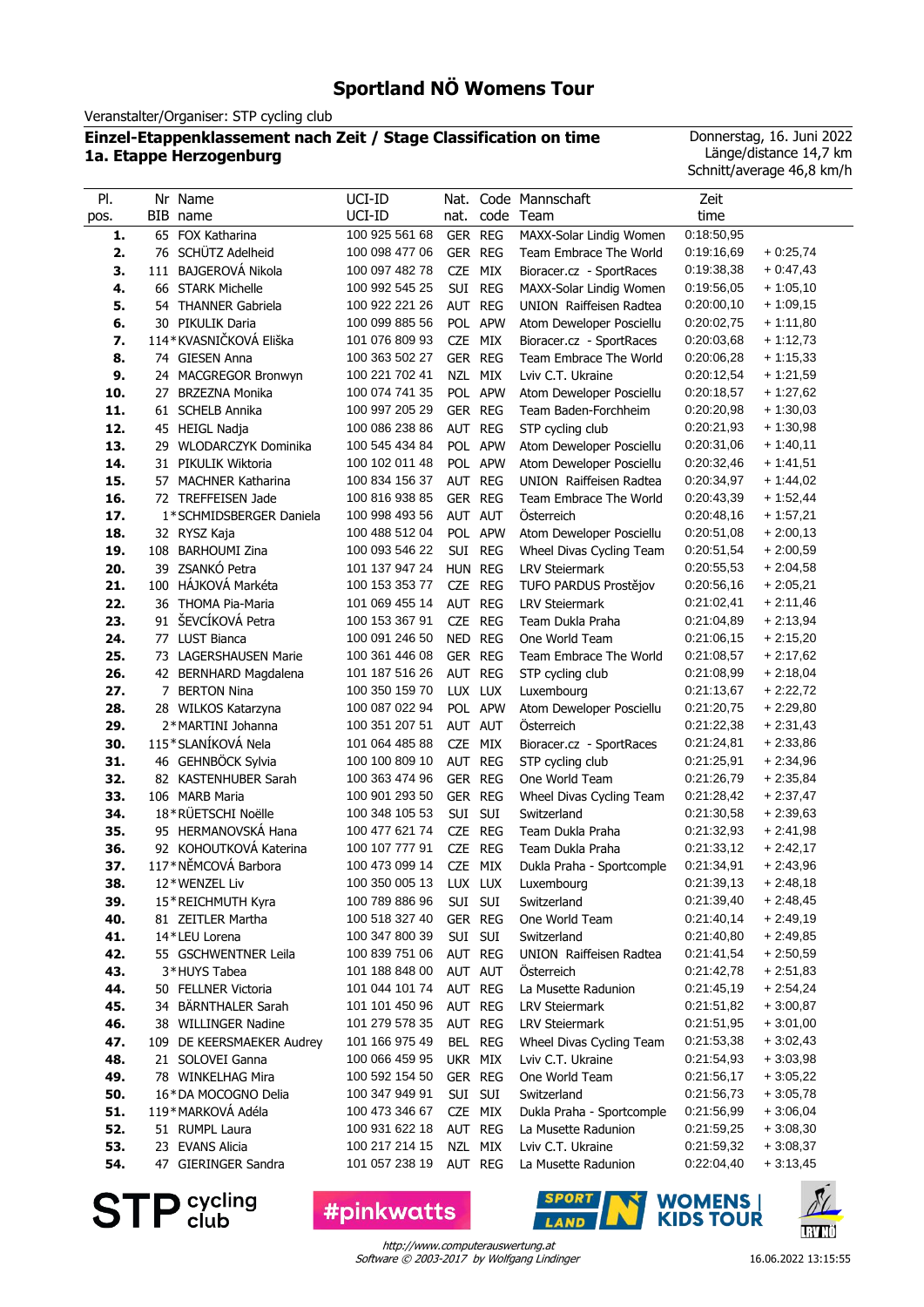Sportland NÖ Womens Tour 2

| 55.        | 75 FRÜHMESSER Tanja                       | 100 766 095 70     | GER REG           | Team Embrace The World         | 0:22:06,97 | $+3:16,02$ |
|------------|-------------------------------------------|--------------------|-------------------|--------------------------------|------------|------------|
| 56.        | 59*COOPER Amalie                          | 101 083 109 88     | GBR REG           | <b>UNION</b> Raiffeisen Radtea | 0:22:08,16 | $+3:17,21$ |
| 57.        | 62 ZIMMERMANN Amelie                      | 100 997 258 82     | GER REG           | Team Baden-Forchheim           | 0:22:09,26 | $+3:18,31$ |
| 58.        | 97 VANÍČKOVÁ Tereza                       | 100 234 782 26     | CZE REG           | TUFO PARDUS Prostějov          | 0:22:11,84 | $+3:20,89$ |
| 59.        | 116 PARMOVÁ Barbora                       | 100 474 039 81     | CZE MIX           | Bioracer.cz - SportRaces       | 0:22:13,24 | $+3:22,29$ |
| 60.        | 10*SCHMITZ Anouk                          | 100 648 188 18     | LUX LUX           | Luxembourg                     | 0:22:18,19 | $+3:27,24$ |
| 61.        | 11*BARTHELS Layla                         | 100 960 785 81     | LUX LUX           | Luxembourg                     | 0:22:20,08 | $+3:29,13$ |
| 62.        | 121 HEJHALOVÁ Dagmar                      | 100 472 087 69     | CZE MIX           | Dukla Praha - Sportcomple      | 0:22:23,35 | $+3:32,40$ |
| 63.        | 93 HARTYCHOVÁ Nicole                      | 100 472 816 22     | CZE REG           | Team Dukla Praha               | 0:22:24,34 | $+3:33,39$ |
| 64.        | 98*MÜLLEROVÁ Patricie                     | 100 474 007 49     | CZE REG           | TUFO PARDUS Prostějov          | 0:22:24,64 | $+3:33,69$ |
| 65.        | 17*FRAGNIÈRE Fantine                      | 100 347 857 96     | SUI SUI           | Switzerland                    | 0:22:32,95 | $+3:42,00$ |
| 66.        | 99 VORÁČOVÁ Nadá                          | 100 148 250 18     | CZE REG           | TUFO PARDUS Prostějov          | 0:22:33,40 | $+3:42,45$ |
| 67.        | 58 WIESTNER Lisa                          | 101 178 144 63     | AUT REG           | UNION Raiffeisen Radtea        | 0:22:33,58 | $+3:42,63$ |
| 68.        | 4*HALLWIRTH Julia                         | 100 350 292 09     | AUT AUT           | Österreich                     | 0:22:34,08 | $+3:43,13$ |
| 69.        | 19*BARELLI Giorgia                        | 100 347 833 72     | SUI SUI           | Switzerland                    | 0:22:34,86 | $+3:43,91$ |
| 70.        | 67 HILD Amélie                            | 100 867 722 41     | FRA REG           | MAXX-Solar Lindig Women        | 0:22:35,00 | $+3:44,05$ |
| 71.        | 113 ZEMANOVÁ Kristýna                     | 100 477 828 87     | CZE MIX           | Bioracer.cz - SportRaces       | 0:22:36,01 | $+3:45,06$ |
| 72.        | 56 KREIDL Katharina                       | 100 488 980 84     | AUT REG           | <b>UNION</b> Raiffeisen Radtea | 0:22:37,70 | $+3:46,75$ |
| 73.        | 104 BENDER Janina Morin                   | 101 123 032 47     | GER REG           | Wheel Divas Cycling Team       | 0:22:38,60 | $+3.47,65$ |
| 74.        | 80 NEUMANN Laura                          | 100 140 468 93     | GER REG           | One World Team                 | 0:22:47,16 | $+3:56,21$ |
| 75.        | 63 ANSTRUTHER Yasmin                      | 100 145 345 23     | GER REG           | Team Baden-Forchheim           | 0:22:51,73 | $+4:00,78$ |
| 76.        | 120 * RUNTOVÁ Hanka                       | 100 474 486 43     | CZE MIX           | Dukla Praha - Sportcomple      | 0:22:53,67 | $+4:02,72$ |
| 77.        | 49 GEIERLEHNER Daniela                    | 101 117 159 91     | AUT REG           | La Musette Radunion            | 0:22:53,77 | $+4:02,82$ |
| 78.        | 37 ZOTTER Carina                          | 101 263 008 52     | AUT REG           | <b>LRV Steiermark</b>          | 0:22:56,51 | $+4:05,56$ |
| 79.        | 79 WEBER Lisa                             | 100 645 702 54     | GER REG           | One World Team                 | 0:23:02,17 | $+4:11,22$ |
| 80.        | 5*FRIEDRICH Chiara                        | 100 350 538 61     | AUT AUT           | Osterreich                     | 0:23:03,19 | $+4:12,24$ |
| 81.        | 35 HUBER Julia                            | 101 307 498 19     | AUT REG           | <b>LRV Steiermark</b>          | 0:23:08,65 | $+4:17,70$ |
| 82.        | 69 SCHULZ Tina                            | 100 155 399 86     | GER REG           | MAXX-Solar Lindig Women        | 0:23:08,86 | $+4:17,91$ |
| 83.        | 86 LÁSZLÓ Tamara                          | 100 146 738 58     | HUN REG           | Ride for Women Cycling Pr      | 0:23:13,50 | $+4:22,55$ |
| 84.        | 25 PEREKITKO Karolina                     | 100 098 822 60     | POL MIX           | Lviv C.T. Ukraine              | 0:23:18,13 | $+4:27,18$ |
| 85.        | 22 FEDOTOVA Ksenija                       | 100 101 799 30     | UKR MIX           | Lviv C.T. Ukraine              | 0:23:25,29 | $+4:34,34$ |
| 86.        | 71 BAUMER Annika                          | 100 364 639 00     | GER REG           | Team Embrace The World         | 0:23:34,25 | $+4:43,30$ |
| 87.        | 122*DLASKOVÁ Vanda                        | 100 477 766 25     | CZE MIX           | Dukla Praha - Sportcomple      | 0:23:36,18 | $+4:45,23$ |
| 88.        | 101*HERMANOVÁ Adéla                       | 100 473 102 17     | CZE REG           | TUFO PARDUS Prostějov          | 0:23:37,55 | $+4:46,60$ |
| 89.        | 89 SZABÓ Adrienn                          | 100 838 873 01     | HUN REG           | Ride for Women Cycling Pr      | 0:23:39,00 | $+4:48,05$ |
| 90.        | 107 KLOTZ Sandra                          | 100 098 704 39     | GER REG           | Wheel Divas Cycling Team       | 0:23:43,69 | $+4.52,74$ |
| 91.        | 102*HLADÍKOVÁ Kateřina                    | 100 477 653 09     | CZE REG           | TUFO PARDUS Prostějov          | 0:24:02,21 | $+5:11,26$ |
| 92.        | 64 SCHNEIDER Christine                    | 100 836 468 21     | GER REG           | Team Baden-Forchheim           | 0:24:03,18 | $+5:12,23$ |
| 93.        | 105*SCHARR Alexandra Gritt                | 100 500 037 83     | GER REG           | Wheel Divas Cycling Team       | 0:24:17,00 | $+5:26,05$ |
| 94.        | 52 SVOZIL Anna                            | 101 229 998 22     | AUT REG           | La Musette Radunion            | 0:24:32,74 | $+5:41,79$ |
| 95.        | 44 VOGL Anja                              | 100 350 255 69     | AUT REG           | STP cycling club               | 0:25:32,90 | $+6.41,95$ |
| 96.        | 85 HIDEG Nóra Zsuzsanna                   | 100 236 104 87     | HUN REG           | Ride for Women Cycling Pr      | 0:26:37,35 | $+7:46,40$ |
| 97.        | 112*JEŘÁBKOVÁ Barbora                     | 100 847 718 19     | <b>CZE</b><br>MIX | Bioracer.cz - SportRaces       | 0:27:51,77 | $+9:00,82$ |
| <b>DNS</b> | 41 BERGER-SCHAUER Tina                    | 100 770 871 93 AUT | <b>REG</b>        | STP cycling club               |            |            |
| <b>DNS</b> | 68 JÄHRIG Elena                           | 100 540 741 47 GER | <b>REG</b>        | MAXX-Solar Lindig Women        |            |            |
|            | Anzahl der Starter/Number of starters: 97 |                    |                   |                                |            |            |

Nicht am Start/Did not start: 2

#### **Einzel-Etappenklassement nach Punkten / Points Classification (stage) 1a. Etappe / stage 1a**

Code Mannschaft code Pl. pos. Nr Name BIB name Team Nat. nat. Punkte Points UCI-ID UCI-ID **1.** 65 FOX Katharina 100 925 561 68 GER REG MAXX-Solar Lindig Women Racing RG 20 **2.** 76 SCHÜTZ Adelheid 100 098 477 06 GER REG Team Embrace The World 15 **3.** 111 BAJGEROVÁ Nikola 100 097 482 78 CZE MIX Bioracer.cz - SportRaces mix team 11 **4.** 66 STARK Michelle 100 992 545 25 SUI REG MAXX-Solar Lindig Women Racing RG 8 **5.** 54 THANNER Gabriela 100 922 221 26 AUT REG UNION Raiffeisen Radteam Tirol 6 **6.** 30 PIKULIK Daria 100 099 885 56 POL APW Atom Deweloper Posciellux.pl Wrocław 5 **7.** 114\*KVASNIČKOVÁ Eliška 101 076 809 93 CZE MIX Bioracer.cz - SportRaces mix team 4 **8.** 74 GIESEN Anna 100 363 502 27 GER REG Team Embrace The World 3 **9.** 24 MACGREGOR Bronwyn 100 221 702 41 NZL MIX Lviv C.T. Ukraine 2



#pinkwatts



**IRVNÖ** 

Software © 2003-2017 by Wolfgang Lindinger http://www.computerauswertung.at

Donnerstag, 16. Juni 2022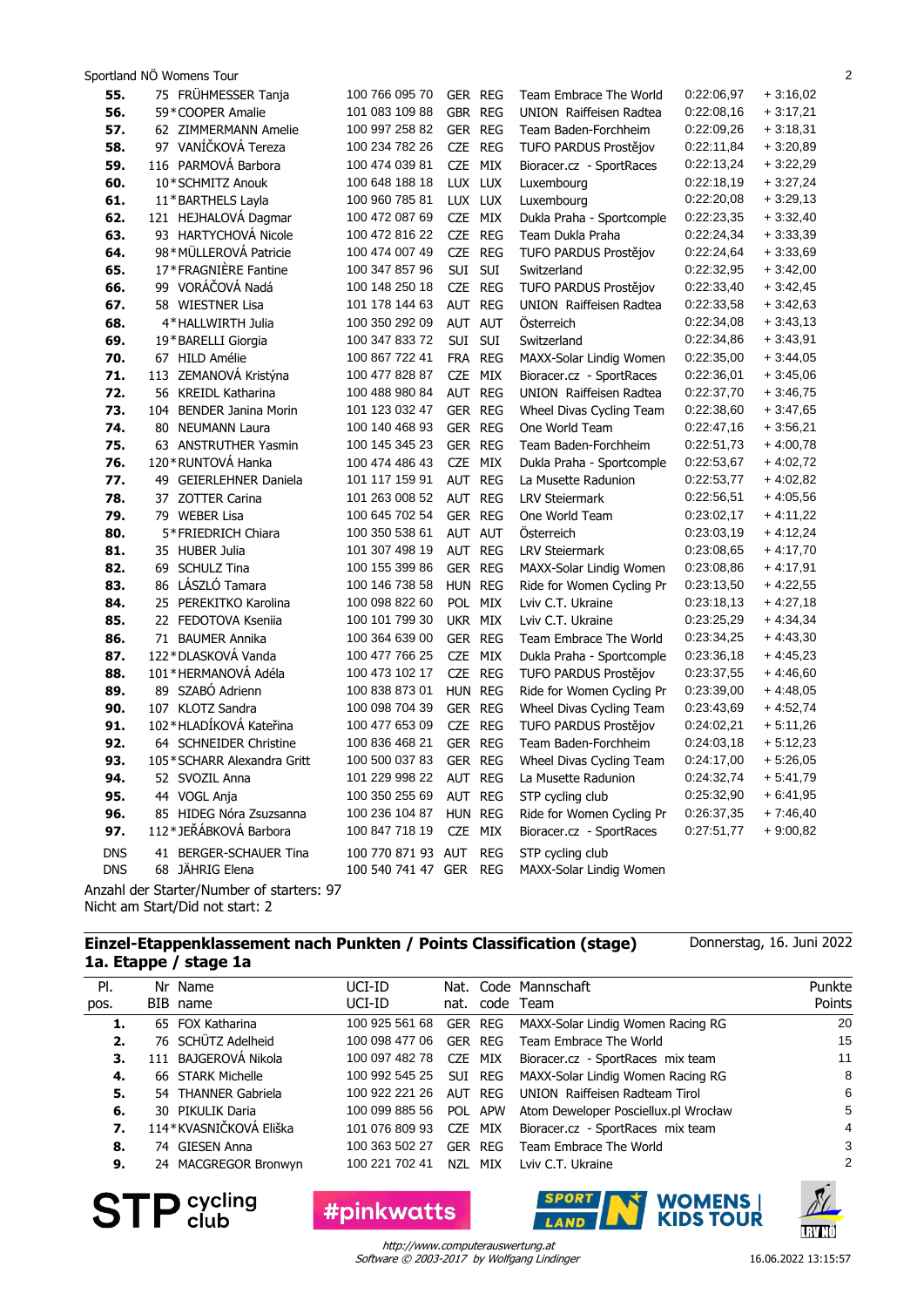#### **Etappenklassement Nachwuchswertung / Stage Youth Classification 1a. Etappe / stage 1a**

Donnerstag, 16. Juni 2022 Länge/distance 14,7 km Schnitt/average 44,0 km/h

| PI.  | Nr Name                    | UCI-ID         | Nat.           |            | Code Mannschaft                       | Zeit    |         |
|------|----------------------------|----------------|----------------|------------|---------------------------------------|---------|---------|
| pos. | BIB name                   | UCI-ID         | nat.           | code       | Team                                  | time    |         |
| 1.   | 114*KVASNIČKOVÁ Eliška     | 101 076 809 93 | CZE MIX        |            | Bioracer.cz - SportRaces mix team     | 0:20:03 |         |
| 2.   | 1*SCHMIDSBERGER Daniela    | 100 998 493 56 | <b>AUT</b>     | <b>AUT</b> | Österreich                            | 0:20:48 | $+0.45$ |
| З.   | 2*MARTINI Johanna          | 100 351 207 51 | AUT AUT        |            | Österreich                            | 0:21:22 | $+1:19$ |
| 4.   | 115*SLANÍKOVÁ Nela         | 101 064 485 88 | <b>CZE</b>     | MIX        | Bioracer.cz - SportRaces mix team     | 0:21:24 | $+1.21$ |
| 5.   | 18*RÜETSCHI Noëlle         | 100 348 105 53 | SUI            | SUI        | Switzerland                           | 0:21:30 | $+1:27$ |
| 6.   | 117*NĚMCOVÁ Barbora        | 100 473 099 14 | <b>CZE</b>     | MIX        | Dukla Praha - Sportcomplex Mixed      | 0:21:34 | $+1:31$ |
| 7.   | 12*WENZEL Liv              | 100 350 005 13 | LUX LUX        |            | Luxembourg                            | 0:21:39 | $+1:36$ |
| 8.   | 15*REICHMUTH Kyra          | 100 789 886 96 | SUI SUI        |            | Switzerland                           | 0:21:39 | $+1:36$ |
| 9.   | 14*LEU Lorena              | 100 347 800 39 | SUI            | SUI        | Switzerland                           | 0:21:40 | $+1:37$ |
| 10.  | 3*HUYS Tabea               | 101 188 848 00 | AUT AUT        |            | Österreich                            | 0:21:42 | $+1:39$ |
| 11.  | 16*DA MOCOGNO Delia        | 100 347 949 91 | SUI            | <b>SUI</b> | Switzerland                           | 0:21:56 | $+1:53$ |
| 12.  | 119*MARKOVÁ Adéla          | 100 473 346 67 | <b>CZE</b>     | MIX        | Dukla Praha - Sportcomplex Mixed      | 0:21:56 | $+1:53$ |
| 13.  | 59 * COOPER Amalie         | 101 083 109 88 | GBR REG        |            | <b>UNION</b> Raiffeisen Radteam Tirol | 0:22:08 | $+2:05$ |
| 14.  | 10*SCHMITZ Anouk           | 100 648 188 18 | LUX LUX        |            | Luxembourg                            | 0:22:18 | $+2:15$ |
| 15.  | 11*BARTHELS Layla          | 100 960 785 81 | LUX LUX        |            | Luxembourg                            | 0:22:20 | $+2:17$ |
| 16.  | 98*MÜLLEROVÁ Patricie      | 100 474 007 49 | CZE REG        |            | TUFO PARDUS Prostějov Mix             | 0:22:24 | $+2:21$ |
| 17.  | 17*FRAGNIÈRE Fantine       | 100 347 857 96 | SUI SUI        |            | Switzerland                           | 0:22:32 | $+2:29$ |
| 18.  | 4*HALLWIRTH Julia          | 100 350 292 09 | AUT            | <b>AUT</b> | Österreich                            | 0:22:34 | $+2:31$ |
| 19.  | 19*BARELLI Giorgia         | 100 347 833 72 | SUI            | SUI        | Switzerland                           | 0:22:34 | $+2:31$ |
| 20.  | 120 * RUNTOVÁ Hanka        | 100 474 486 43 | <b>CZE</b>     | MIX        | Dukla Praha - Sportcomplex Mixed      | 0:22:53 | $+2:50$ |
| 21.  | 5*FRIEDRICH Chiara         | 100 350 538 61 | AUT            | <b>AUT</b> | Österreich                            | 0:23:03 | $+3:00$ |
| 22.  | 122*DLASKOVÁ Vanda         | 100 477 766 25 | <b>CZE</b>     | MIX        | Dukla Praha - Sportcomplex Mixed      | 0:23:36 | $+3.33$ |
| 23.  | 101 * HERMANOVÁ Adéla      | 100 473 102 17 | CZE REG        |            | TUFO PARDUS Prostějov Mix             | 0:23:37 | $+3.34$ |
| 24.  | 102*HLADÍKOVÁ Kateřina     | 100 477 653 09 | <b>CZE</b>     | <b>REG</b> | TUFO PARDUS Prostějov Mix             | 0:24:02 | $+3.59$ |
| 25.  | 105*SCHARR Alexandra Gritt | 100 500 037 83 | <b>GER REG</b> |            | Wheel Divas Cycling Team              | 0:24:17 | $+4.14$ |
| 26.  | 112*JEŘÁBKOVÁ Barbora      | 100 847 718 19 | <b>CZE</b>     | MIX        | Bioracer.cz - SportRaces mix team     | 0:27:51 | $+7.48$ |

#### **Mannschafts-Etappenklassement nach Zeit / Teams' Classification (stage) on time 1a. Etappe / stage 1a**

Donnerstag, 16. Juni 2022

| PI.  |               | Code Mannschaft                   | UCI-ID         | Nat.       | Platz    | Zeit    |                |
|------|---------------|-----------------------------------|----------------|------------|----------|---------|----------------|
| pos. | code          | Team                              | UCI-ID         | nat.       | position | time    |                |
|      | <b>1. REG</b> | <b>Team Embrace The World</b>     |                |            |          | 1:00:05 |                |
|      |               | 76 SCHÜTZ Adelheid                | 100 098 477 06 | <b>GER</b> | 2        | 0:19:16 |                |
|      | 74            | <b>GIESEN Anna</b>                | 100 363 502 27 | <b>GER</b> | 8        | 0:20:06 |                |
|      | 72            | <b>TREFFEISEN Jade</b>            | 100 816 938 85 | <b>GER</b> | 16       | 0:20:43 |                |
|      |               | 2. APW Atom Deweloper Posciellux. |                |            |          | 1:00:51 | $+0:46$        |
|      |               | 30 PIKULIK Daria                  | 100 099 885 56 | POL        | 6        | 0:20:02 |                |
|      | 27            | <b>BRZEZNA Monika</b>             | 100 074 741 35 | POL        | 10       | 0:20:18 |                |
|      | 29            | WLODARCZYK Dominika               | 100 545 434 84 | POL        | 13       | 0:20:31 |                |
|      | 3. MIX        | Bioracer.cz - SportRaces mi       |                |            |          | 1:01:05 | $+1:00$        |
|      |               | 111 BAJGEROVÁ Nikola              | 100 097 482 78 | <b>CZE</b> | 3        | 0:19:38 |                |
|      |               | 114*KVASNIČKOVÁ Eliška            | 101 076 809 93 | <b>CZE</b> | 7        | 0.20:03 |                |
|      |               | 115*SLANÍKOVÁ Nela                | 101 064 485 88 | <b>CZE</b> | 30       | 0:21:24 |                |
|      |               | 4. REG MAXX-Solar Lindig Women    |                |            |          | 1:01:21 | $+1:16$        |
|      |               | 65 FOX Katharina                  | 100 925 561 68 | <b>GER</b> | 1        | 0:18:50 |                |
|      | 66            | <b>STARK Michelle</b>             | 100 992 545 25 | <b>SUI</b> | 4        | 0:19:56 |                |
|      | 67            | HILD Amélie                       | 100 867 722 41 | <b>FRA</b> | 70       | 0:22:35 |                |
|      | <b>5. REG</b> | <b>UNION Raiffeisen Radteam</b>   |                |            |          | 1:02:15 | $+2:10$        |
|      |               | 54 THANNER Gabriela               | 100 922 221 26 | AUT        | 5        | 0.20.00 |                |
|      | 57            | <b>MACHNER Katharina</b>          | 100 834 156 37 | AUT        | 15       | 0:20:34 |                |
|      | 55            | <b>GSCHWENTNER Leila</b>          | 100 839 751 06 | <b>AUT</b> | 42       | 0.21.41 |                |
|      | 6. REG        | <b>STP cycling club</b>           |                |            |          | 1:02:54 | $+2:49$        |
|      |               |                                   |                |            |          |         | $\overline{a}$ |

Software © 2003-2017 by Wolfgang Lindinger http://www.computerauswertung.at

**STP** Sycling

**#pinkwatts** 

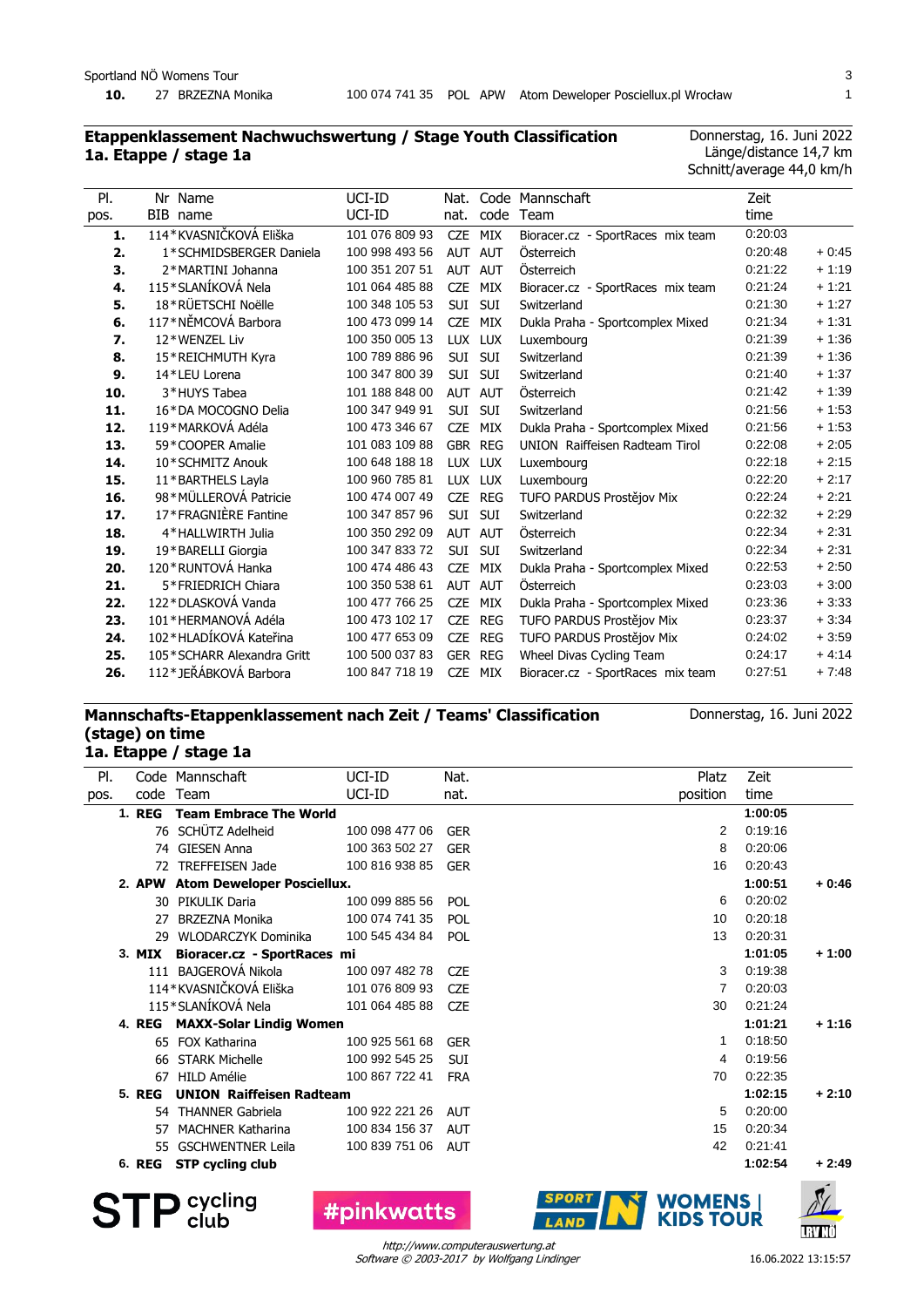|  | Sportland NÖ Womens Tour            |                    |            |    |         | 4        |
|--|-------------------------------------|--------------------|------------|----|---------|----------|
|  | 45 HEIGL Nadja                      | 100 086 238 86     | AUT        | 12 | 0:20:21 |          |
|  | 42 BERNHARD Magdalena               | 101 187 516 26     | <b>AUT</b> | 26 | 0:21:08 |          |
|  | 46 GEHNBÖCK Sylvia                  | 100 100 809 10 AUT |            | 31 | 0:21:25 |          |
|  | 7. REG LRV Steiermark               |                    |            |    | 1:03:48 | $+3:43$  |
|  | 39 ZSANKÓ Petra                     | 101 137 947 24     | <b>HUN</b> | 20 | 0:20:55 |          |
|  | 36 THOMA Pia-Maria                  | 101 069 455 14     | <b>AUT</b> | 22 | 0:21:02 |          |
|  | 34 BÄRNTHALER Sarah                 | 101 101 450 96 AUT |            | 45 | 0:21:51 |          |
|  | 8. AUT Österreich                   |                    |            |    | 1:03:52 | $+3:47$  |
|  | 1*SCHMIDSBERGER Daniela             | 100 998 493 56     | <b>AUT</b> | 17 | 0:20:48 |          |
|  | 2*MARTINI Johanna                   | 100 351 207 51     | <b>AUT</b> | 29 | 0:21:22 |          |
|  | 3*HUYS Tabea                        | 101 188 848 00     | <b>AUT</b> | 43 | 0:21:42 |          |
|  | 9. MIX Lviv C.T. Ukraine            |                    |            |    | 1:04:05 | $+4:00$  |
|  | 24 MACGREGOR Bronwyn                | 100 221 702 41     | <b>NZL</b> | 9  | 0:20:12 |          |
|  |                                     |                    |            | 48 | 0.21.54 |          |
|  | 21 SOLOVEI Ganna<br>23 EVANS Alicia | 100 066 459 95     | <b>UKR</b> | 53 | 0:21:59 |          |
|  |                                     | 100 217 214 15     | <b>NZL</b> |    |         |          |
|  | 10. REG Team Dukla Praha            |                    |            |    | 1:04:09 | $+4:04$  |
|  | 91 ŠEVCÍKOVÁ Petra                  | 100 153 367 91     | <b>CZE</b> | 23 | 0:21:04 |          |
|  | 95 HERMANOVSKÁ Hana                 | 100 477 621 74     | CZE        | 35 | 0:21:32 |          |
|  | 92 KOHOUTKOVÁ Katerina              | 100 107 777 91     | <b>CZE</b> | 36 | 0:21:33 |          |
|  | 11. REG One World Team              |                    |            |    | 1:04:12 | $+4:07$  |
|  | 77 LUST Bianca                      | 100 091 246 50     | <b>NED</b> | 24 | 0:21:06 |          |
|  | 82 KASTENHUBER Sarah                | 100 363 474 96     | <b>GER</b> | 32 | 0:21:26 |          |
|  | 81 ZEITLER Martha                   | 100 518 327 40     | <b>GER</b> | 40 | 0.21.40 |          |
|  | 12. REG Wheel Divas Cycling Team    |                    |            |    | 1:04:12 | $+4:07$  |
|  | 108 BARHOUMI Zina                   | 100 093 546 22     | SUI        | 19 | 0:20:51 |          |
|  | 106 MARB Maria                      | 100 901 293 50     | <b>GER</b> | 33 | 0:21:28 |          |
|  | 109 DE KEERSMAEKER Audrey           | 101 166 975 49     | <b>BEL</b> | 47 | 0.21:53 |          |
|  | 13. SUI Switzerland                 |                    |            |    | 1:04:49 | $+4:44$  |
|  | 18*RÜETSCHI Noëlle                  | 100 348 105 53     | SUI        | 34 | 0:21:30 |          |
|  | 15*REICHMUTH Kyra                   | 100 789 886 96     | <b>SUI</b> | 39 | 0:21:39 |          |
|  | 14*LEU Lorena                       | 100 347 800 39     | SUI        | 41 | 0.21.40 |          |
|  | 14. LUX Luxembourg                  |                    |            |    | 1:05:10 | $+5:05$  |
|  | 7 BERTON Nina                       | 100 350 159 70     | <b>LUX</b> | 27 | 0:21:13 |          |
|  | 12*WENZEL Liv                       | 100 350 005 13     | <b>LUX</b> | 38 | 0:21:39 |          |
|  | 10*SCHMITZ Anouk                    | 100 648 188 18     | <b>LUX</b> | 60 | 0:22:18 |          |
|  | 15. REG Team Baden-Forchheim        |                    |            |    | 1:05:20 | $+5:15$  |
|  | 61 SCHELB Annika                    | 100 997 205 29     | <b>GER</b> | 11 | 0:20:20 |          |
|  | 62 ZIMMERMANN Amelie                | 100 997 258 82     | GER        | 57 | 0:22:09 |          |
|  | 63 ANSTRUTHER Yasmin                | 100 145 345 23 GER |            | 75 | 0.22:51 |          |
|  | 16. REG TUFO PARDUS Prostějov Mix   |                    |            |    | 1:05:31 | $+5:26$  |
|  | 100 HÁJKOVÁ Markéta                 | 100 153 353 77     | <b>CZE</b> | 21 | 0:20:56 |          |
|  | 97 VANÍČKOVÁ Tereza                 | 100 234 782 26     | <b>CZE</b> | 58 | 0:22:11 |          |
|  | 98*MÜLLEROVÁ Patricie               | 100 474 007 49 CZE |            | 64 | 0:22:24 |          |
|  | 17. REG La Musette Radunion         |                    |            |    | 1:05:48 | $+5:43$  |
|  | 50 FELLNER Victoria                 | 101 044 101 74 AUT |            | 44 | 0:21:45 |          |
|  | 51 RUMPL Laura                      | 100 931 622 18     | AUT        | 52 | 0:21:59 |          |
|  | 47 GIERINGER Sandra                 | 101 057 238 19     | <b>AUT</b> | 54 | 0:22:04 |          |
|  | 18. MIX Dukla Praha - Sportcomplex  |                    |            |    | 1:05:53 | $+5:48$  |
|  | 117*NĚMCOVÁ Barbora                 | 100 473 099 14     | <b>CZE</b> | 37 | 0:21:34 |          |
|  | 119*MARKOVÁ Adéla                   |                    |            |    |         |          |
|  |                                     | 100 473 346 67     | <b>CZE</b> | 51 | 0:21:56 |          |
|  | 121 HEJHALOVÁ Dagmar                | 100 472 087 69     | CZE        | 62 | 0:22:23 |          |
|  | 19. REG Ride for Women Cycling Proj |                    |            |    | 1:13:29 | $+13:24$ |
|  | 86 LÁSZLÓ Tamara                    | 100 146 738 58     | <b>HUN</b> | 83 | 0:23:13 |          |
|  | 89 SZABÓ Adrienn                    | 100 838 873 01     | HUN        | 89 | 0:23:39 |          |
|  | 85 HIDEG Nóra Zsuzsanna             | 100 236 104 87 HUN |            | 96 | 0:26:37 |          |



**WOMENS |<br>KIDS TOUR** 

Software © 2003-2017 by Wolfgang Lindinger http://www.computerauswertung.at

**#pinkwatts** 

**SPORT** 

LAND

**STP** cycling

16.06.2022 13:15:57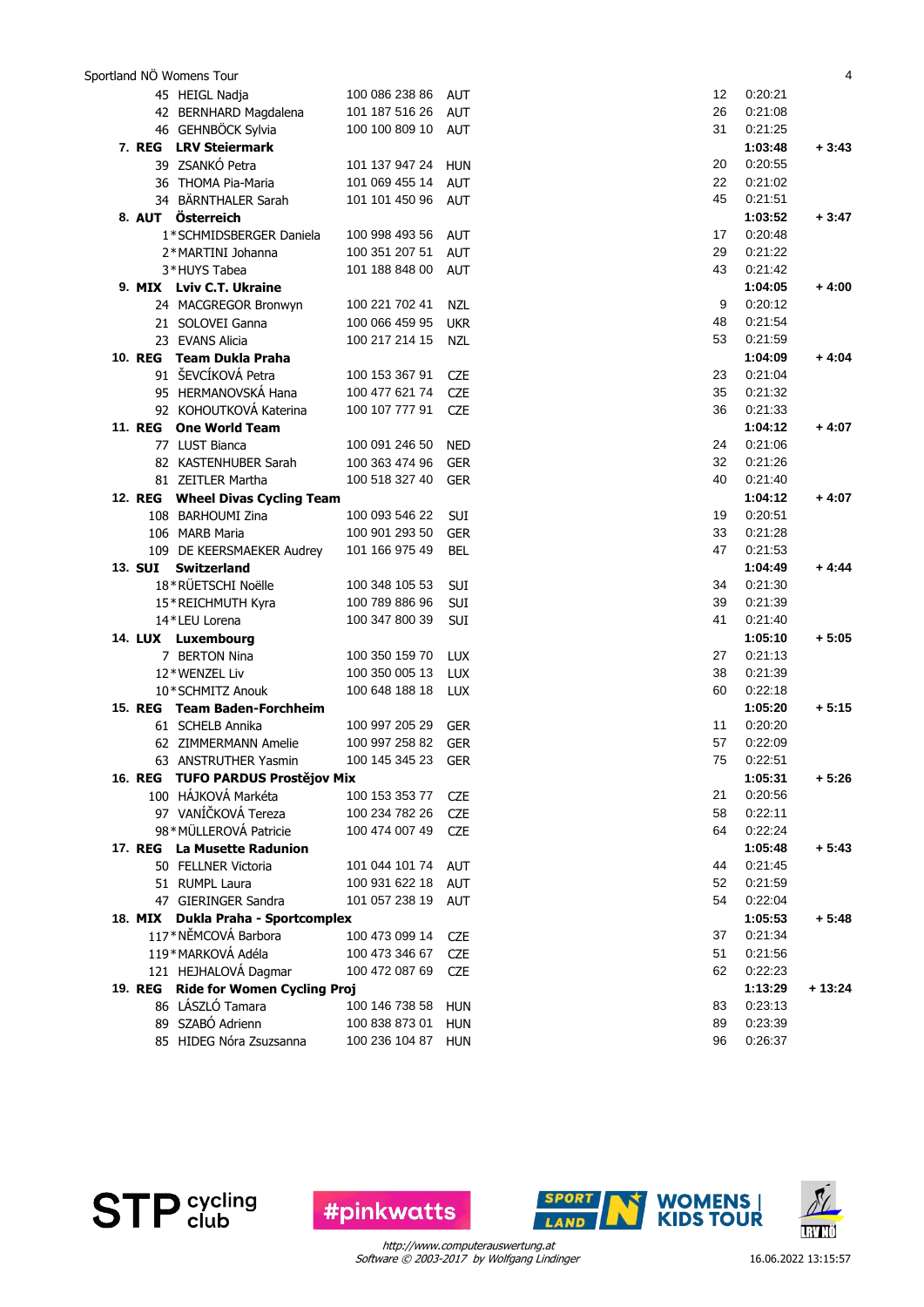## **Communiqué No 1 1a. Etappe / stage 1a**

**penalties Strafen**

#### **Pt.: 12.4.209** Frühstart einer Fahrerin Early start # 72 10081693885 TREFFEISEN Jade Team Embrace The World **10 seconds time penalty**





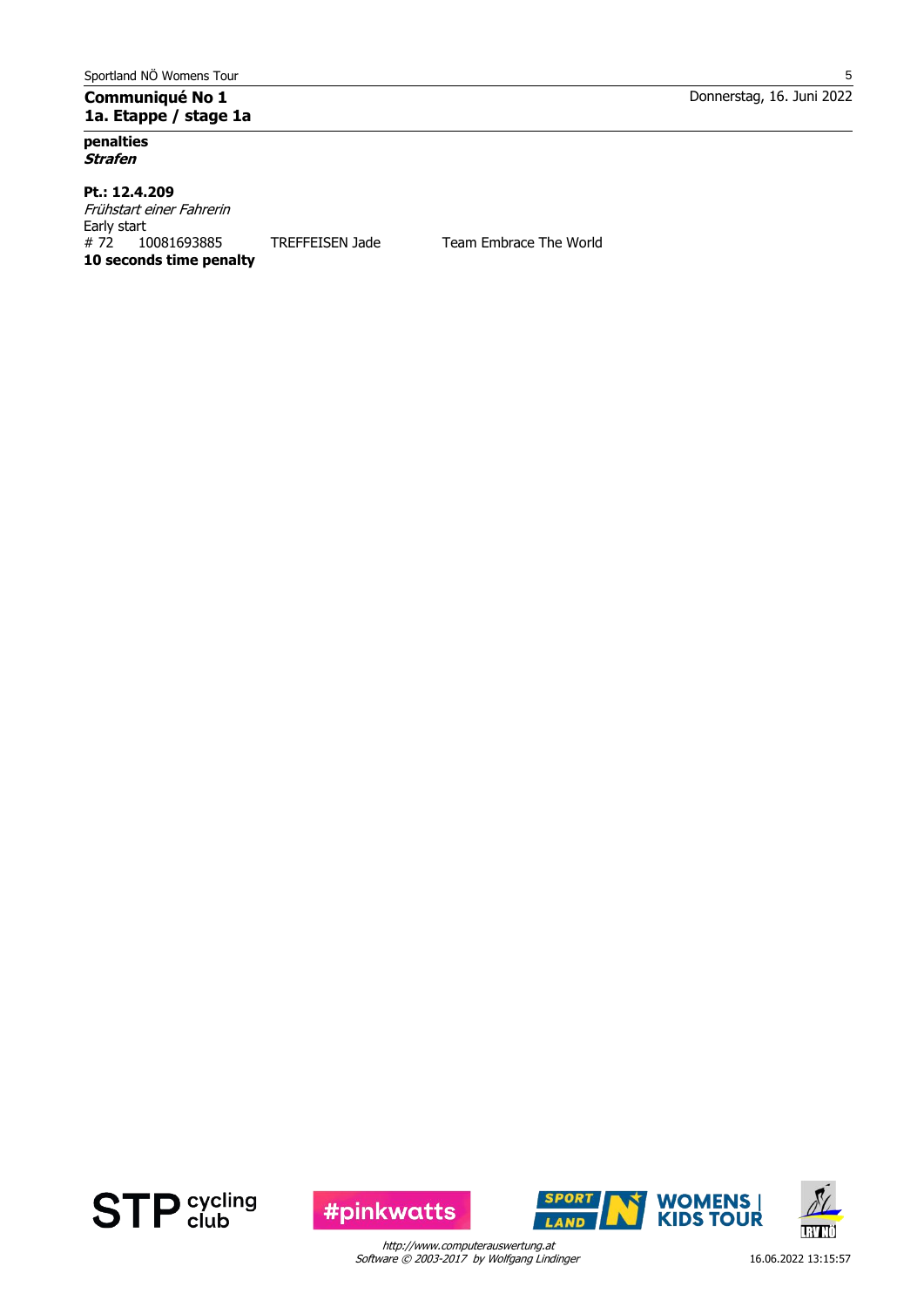#### **Einzel-Gesamtklassement nach Zeit / General Individual Classification on time 1a. Etappe / stage 1a**

Donnerstag, 16. Juni 2022 Länge/distance 14,7 km Schnitt/average 46,8 km/h

| PI.  |   | Nr Name                   | UCI-ID                 |            |            | Nat. Code Mannschaft               | Zeit    |         |
|------|---|---------------------------|------------------------|------------|------------|------------------------------------|---------|---------|
| pos. |   | BIB name                  | UCI-ID                 | nat.       |            | code Team                          | time    |         |
| 1.   |   | 65 FOX Katharina          | 100 925 561 68         |            | GER REG    | MAXX-Solar Lindig Women Racing R   | 0:18:50 |         |
| 2.   |   | 76 SCHÜTZ Adelheid        | 100 098 477 06         |            | GER REG    | Team Embrace The World             | 0:19:16 | + 0:26  |
| 3.   |   | 111 BAJGEROVÁ Nikola      | 100 097 482 78         | <b>CZE</b> | MIX        | Bioracer.cz - SportRaces mix team  | 0:19:38 | $+0:48$ |
| 4.   |   | 66 STARK Michelle         | 100 992 545 25         | SUI        | <b>REG</b> | MAXX-Solar Lindig Women Racing R   | 0:19:56 | $+1:06$ |
| 5.   |   | 54 THANNER Gabriela       | 100 922 221 26         | AUT        | <b>REG</b> | UNION Raiffeisen Radteam Tirol     | 0:20:00 | $+1:10$ |
| 6.   |   | 30 PIKULIK Daria          | 100 099 885 56         |            | POL APW    | Atom Deweloper Posciellux.pl Wrocł | 0:20:02 | $+1:12$ |
| 7.   |   | 114*KVASNIČKOVÁ Eliška    | 101 076 809 93         | <b>CZE</b> | MIX        | Bioracer.cz - SportRaces mix team  | 0:20:03 | $+1:13$ |
| 8.   |   | 74 GIESEN Anna            | 100 363 502 27         |            | GER REG    | Team Embrace The World             | 0:20:06 | $+1:16$ |
| 9.   |   | 24 MACGREGOR Bronwyn      | 100 221 702 41         |            | NZL MIX    | Lviv C.T. Ukraine                  | 0:20:12 | $+1:22$ |
| 10.  |   | 27 BRZEZNA Monika         | 100 074 741 35         |            | POL APW    | Atom Deweloper Posciellux.pl Wrocł | 0:20:18 | $+1:28$ |
| 11.  |   | 61 SCHELB Annika          | 100 997 205 29         |            | GER REG    | Team Baden-Forchheim               | 0:20:20 | $+1:30$ |
| 12.  |   | 45 HEIGL Nadja            | 100 086 238 86         |            | AUT REG    | STP cycling club                   | 0:20:21 | $+1:31$ |
| 13.  |   | 29 WLODARCZYK Dominika    | 100 545 434 84         |            | POL APW    | Atom Deweloper Posciellux.pl Wrocł | 0:20:31 | $+1:41$ |
| 14.  |   | 31 PIKULIK Wiktoria       | 100 102 011 48         |            | POL APW    | Atom Deweloper Posciellux.pl Wrocł | 0:20:32 | $+1:42$ |
| 15.  |   | 57 MACHNER Katharina      | 100 834 156 37         |            | AUT REG    | UNION Raiffeisen Radteam Tirol     | 0:20:34 | $+1:44$ |
| 16.  |   | 72 TREFFEISEN Jade        | 100 816 938 85         | <b>GER</b> | <b>REG</b> | Team Embrace The World             | 0:20:43 | $+1:53$ |
| 17.  |   | 1*SCHMIDSBERGER Daniela   | 100 998 493 56         |            | AUT AUT    | Österreich                         | 0:20:48 | $+1:58$ |
| 18.  |   | 32 RYSZ Kaja              | 100 488 512 04         |            | POL APW    | Atom Deweloper Posciellux.pl Wrocł | 0:20:51 | $+2:01$ |
| 19.  |   | 108 BARHOUMI Zina         | 100 093 546 22         |            | SUI REG    | Wheel Divas Cycling Team           | 0:20:51 | $+2:01$ |
| 20.  |   | 39 ZSANKÓ Petra           | 101 137 947 24         |            | HUN REG    | <b>LRV Steiermark</b>              | 0:20:55 | $+2:05$ |
| 21.  |   | 100 HÁJKOVÁ Markéta       | 100 153 353 77         | CZE        | <b>REG</b> | TUFO PARDUS Prostějov Mix          | 0:20:56 | $+2:06$ |
| 22.  |   | 36 THOMA Pia-Maria        | 101 069 455 14         |            | AUT REG    | <b>LRV Steiermark</b>              | 0:21:02 | $+2:12$ |
| 23.  |   | 91 ŠEVCÍKOVÁ Petra        | 100 153 367 91         |            | CZE REG    | Team Dukla Praha                   | 0:21:04 | $+2:14$ |
| 24.  |   | 77 LUST Bianca            | 100 091 246 50         | <b>NED</b> | <b>REG</b> | One World Team                     | 0:21:06 | $+2:16$ |
| 25.  |   | 73 LAGERSHAUSEN Marie     | 100 361 446 08         |            | GER REG    | Team Embrace The World             | 0:21:08 | $+2:18$ |
| 26.  |   | 42 BERNHARD Magdalena     | 101 187 516 26         |            | AUT REG    | STP cycling club                   | 0:21:08 | $+2:18$ |
| 27.  | 7 | <b>BERTON Nina</b>        | 100 350 159 70         |            | LUX LUX    | Luxembourg                         | 0:21:13 | $+2:23$ |
| 28.  |   | 28 WILKOS Katarzyna       | 100 087 022 94         |            | POL APW    | Atom Deweloper Posciellux.pl Wrocł | 0:21:20 | $+2:30$ |
| 29.  |   | 2*MARTINI Johanna         | 100 351 207 51         |            | AUT AUT    | Österreich                         | 0:21:22 | $+2:32$ |
| 30.  |   | 115*SLANÍKOVÁ Nela        | 101 064 485 88         | <b>CZE</b> | MIX        | Bioracer.cz - SportRaces mix team  | 0:21:24 | $+2:34$ |
| 31.  |   | 46 GEHNBÖCK Sylvia        | 100 100 809 10         | AUT        | <b>REG</b> | STP cycling club                   | 0:21:25 | $+2:35$ |
| 32.  |   | 82 KASTENHUBER Sarah      | 100 363 474 96         |            | GER REG    | One World Team                     | 0:21:26 | $+2:36$ |
| 33.  |   | 106 MARB Maria            | 100 901 293 50         | <b>GER</b> | <b>REG</b> | Wheel Divas Cycling Team           | 0:21:28 | $+2:38$ |
| 34.  |   | 18*RÜETSCHI Noëlle        | 100 348 105 53         |            | SUI SUI    | Switzerland                        | 0:21:30 | $+2:40$ |
| 35.  |   | 95 HERMANOVSKÁ Hana       | 100 477 621 74         |            | CZE REG    | Team Dukla Praha                   | 0:21:32 | $+2:42$ |
| 36.  |   | 92 KOHOUTKOVÁ Katerina    | 100 107 777 91         |            | CZE REG    | Team Dukla Praha                   | 0:21:33 | $+2:43$ |
| 37.  |   | 117*NĚMCOVÁ Barbora       | 100 473 099 14         |            | CZE MIX    | Dukla Praha - Sportcomplex Mixed   | 0:21:34 | $+2:44$ |
| 38.  |   | 12*WENZEL Liv             | 100 350 005 13 LUX LUX |            |            | Luxembourg                         | 0:21:39 | $+2:49$ |
| 39.  |   | 15*REICHMUTH Kyra         | 100 789 886 96         |            | SUI SUI    | Switzerland                        | 0:21:39 | $+2:49$ |
| 40.  |   | 81 ZEITLER Martha         | 100 518 327 40         |            | GER REG    | One World Team                     | 0:21:40 | $+2:50$ |
| 41.  |   | 14*LEU Lorena             | 100 347 800 39         |            | SUI SUI    | Switzerland                        | 0:21:40 | $+2:50$ |
| 42.  |   | 55 GSCHWENTNER Leila      | 100 839 751 06         |            | AUT REG    | UNION Raiffeisen Radteam Tirol     | 0:21:41 | $+2:51$ |
| 43.  |   | 3*HUYS Tabea              | 101 188 848 00         |            | AUT AUT    | Osterreich                         | 0:21:42 | + 2:52  |
| 44.  |   | 50 FELLNER Victoria       | 101 044 101 74         |            | AUT REG    | La Musette Radunion                | 0:21:45 | + 2:55  |
| 45.  |   | 34 BÄRNTHALER Sarah       | 101 101 450 96         |            | AUT REG    | <b>LRV Steiermark</b>              | 0:21:51 | $+3:01$ |
| 46.  |   | 38 WILLINGER Nadine       | 101 279 578 35         |            | AUT REG    | <b>LRV Steiermark</b>              | 0:21:51 | $+3:01$ |
| 47.  |   | 109 DE KEERSMAEKER Audrey | 101 166 975 49         |            | BEL REG    | Wheel Divas Cycling Team           | 0:21:53 | $+3.03$ |
| 48.  |   | 21 SOLOVEI Ganna          | 100 066 459 95         |            | UKR MIX    | Lviv C.T. Ukraine                  | 0:21:54 | + 3:04  |
| 49.  |   | 78 WINKELHAG Mira         | 100 592 154 50         |            | GER REG    | One World Team                     | 0:21:56 | + 3:06  |
| 50.  |   | 16*DA MOCOGNO Delia       | 100 347 949 91         |            | SUI SUI    | Switzerland                        | 0:21:56 | + 3:06  |
| 51.  |   | 119*MARKOVÁ Adéla         | 100 473 346 67         |            | CZE MIX    | Dukla Praha - Sportcomplex Mixed   | 0:21:56 | $+3:06$ |
| 52.  |   | 51 RUMPL Laura            | 100 931 622 18         |            | AUT REG    | La Musette Radunion                | 0:21:59 | + 3:09  |
| 53.  |   | 23 EVANS Alicia           | 100 217 214 15         |            | NZL MIX    | Lviv C.T. Ukraine                  | 0:21:59 | $+3:09$ |
| 54.  |   | 47 GIERINGER Sandra       | 101 057 238 19         |            | AUT REG    | La Musette Radunion                | 0:22:04 | $+3:14$ |
| 55.  |   | 75 FRÜHMESSER Tanja       | 100 766 095 70         |            | GER REG    | Team Embrace The World             | 0:22:06 | $+3:16$ |
| 56.  |   | 59*COOPER Amalie          | 101 083 109 88         |            | GBR REG    | UNION Raiffeisen Radteam Tirol     | 0:22:08 | $+3:18$ |

**STP** cycling

**#pinkwatts** 



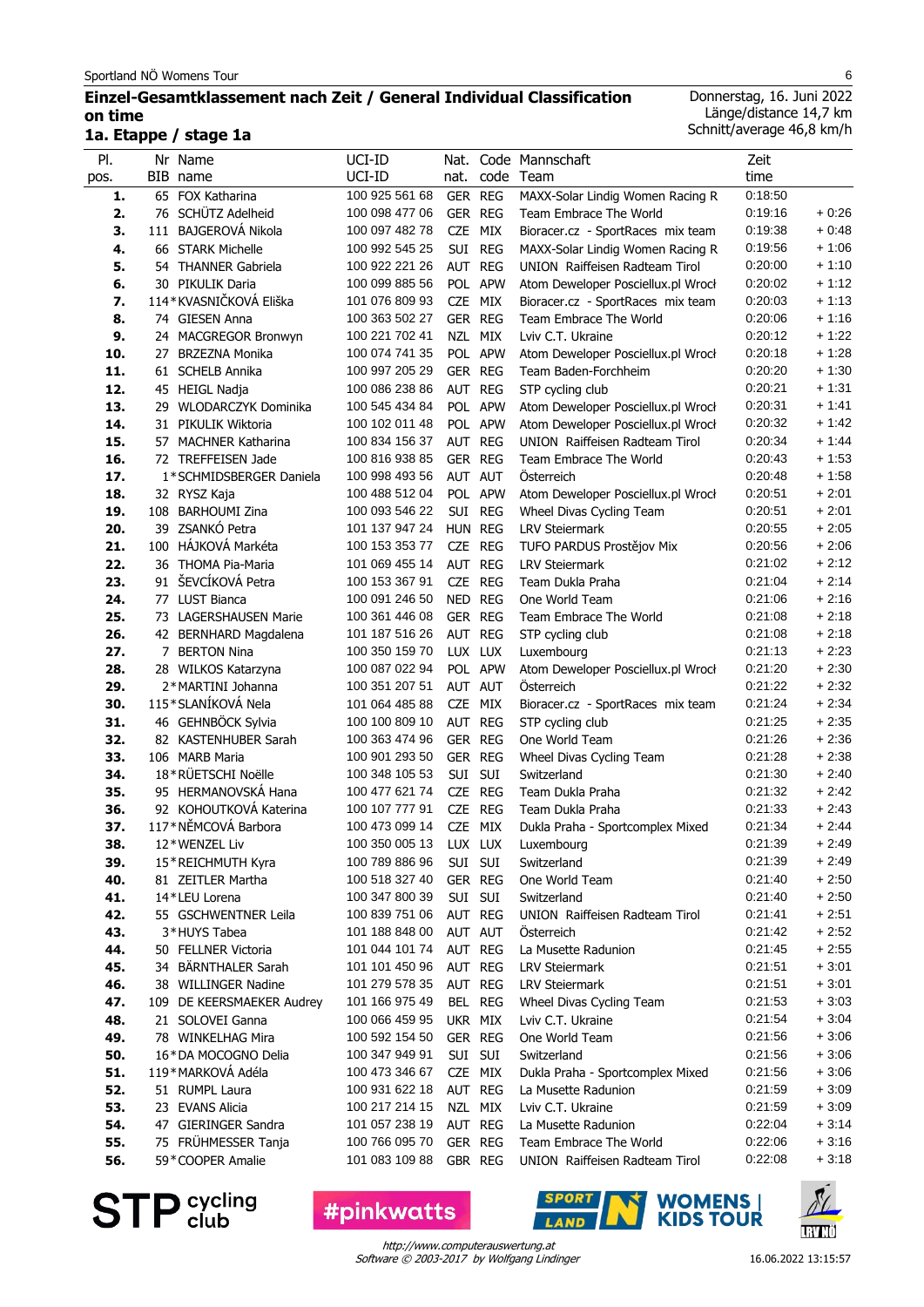| Sportland NÖ Womens Tour |  |
|--------------------------|--|
|                          |  |

| 57.        | 62 ZIMMERMANN Amelie                             | 100 997 258 82 | <b>GER REG</b> | Team Baden-Forchheim              | 0.22.09            | $+3:19$            |
|------------|--------------------------------------------------|----------------|----------------|-----------------------------------|--------------------|--------------------|
| 58.        | 97 VANÍČKOVÁ Tereza                              | 100 234 782 26 | CZE REG        | TUFO PARDUS Prostějov Mix         | 0:22:11            | $+3:21$            |
| 59.        | 116 PARMOVÁ Barbora                              | 100 474 039 81 | CZE MIX        | Bioracer.cz - SportRaces mix team | 0:22:13            | $+3:23$            |
| 60.        | 10*SCHMITZ Anouk                                 | 100 648 188 18 | LUX LUX        | Luxembourg                        | 0:22:18            | $+3:28$            |
| 61.        | 11*BARTHELS Layla                                | 100 960 785 81 | LUX LUX        | Luxembourg                        | 0:22:20            | $+3:30$            |
| 62.        | 121 HEJHALOVÁ Dagmar                             | 100 472 087 69 | CZE MIX        | Dukla Praha - Sportcomplex Mixed  | 0:22:23            | $+3:33$            |
| 63.        | 93 HARTYCHOVÁ Nicole                             | 100 472 816 22 | CZE REG        | Team Dukla Praha                  | 0:22:24            | $+3:34$            |
| 64.        | 98*MÜLLEROVÁ Patricie                            | 100 474 007 49 | CZE REG        | TUFO PARDUS Prostějov Mix         | 0.22.24            | $+3:34$            |
| 65.        | 17*FRAGNIÈRE Fantine                             | 100 347 857 96 | SUI SUI        | Switzerland                       | 0.22.32            | $+3:42$            |
| 66.        | 99 VORÁČOVÁ Nadá                                 | 100 148 250 18 | CZE REG        | TUFO PARDUS Prostějov Mix         | 0:22:33            | $+3:43$            |
| 67.        | 58 WIESTNER Lisa                                 | 101 178 144 63 | AUT REG        | UNION Raiffeisen Radteam Tirol    | 0:22:33            | $+3.43$            |
| 68.        | 4*HALLWIRTH Julia                                | 100 350 292 09 | AUT AUT        | <b>Osterreich</b>                 | 0:22:34            | $+3:44$            |
| 69.        | 19*BARELLI Giorgia                               | 100 347 833 72 | SUI SUI        | Switzerland                       | 0:22:34            | $+3.44$            |
| 70.        | 67 HILD Amélie                                   | 100 867 722 41 | FRA REG        | MAXX-Solar Lindig Women Racing R  | 0:22:35            | $+3:45$            |
| 71.        | 113 ZEMANOVÁ Kristýna                            | 100 477 828 87 | CZE MIX        | Bioracer.cz - SportRaces mix team | 0:22:36            | $+3:46$            |
| 72.        | 56 KREIDL Katharina                              | 100 488 980 84 | AUT REG        | UNION Raiffeisen Radteam Tirol    | 0:22:37            | $+3:47$            |
| 73.        | 104 BENDER Janina Morin                          | 101 123 032 47 | GER REG        | Wheel Divas Cycling Team          | 0:22:38            | $+3.48$            |
| 74.        | 80 NEUMANN Laura                                 | 100 140 468 93 | GER REG        | One World Team                    | 0:22:47            | $+3:57$            |
| 75.        | 63 ANSTRUTHER Yasmin                             | 100 145 345 23 | <b>GER REG</b> | Team Baden-Forchheim              | 0.22:51            | $+4:01$            |
| 76.        | 120 * RUNTOVÁ Hanka                              | 100 474 486 43 | CZE MIX        | Dukla Praha - Sportcomplex Mixed  | 0:22:53            | $+4:03$            |
| 77.        | 49 GEIERLEHNER Daniela                           | 101 117 159 91 | AUT REG        | La Musette Radunion               | 0:22:53            | $+4:03$            |
| 78.        | 37 ZOTTER Carina                                 | 101 263 008 52 | AUT REG        | <b>LRV Steiermark</b>             | 0:22:56            | $+4:06$            |
| 79.        | 79 WEBER Lisa                                    | 100 645 702 54 | GER REG        | One World Team                    | 0.23.02            | $+4:12$            |
| 80.        | 5*FRIEDRICH Chiara                               | 100 350 538 61 | AUT AUT        | Österreich                        | 0.23.03            | $+4.13$            |
| 81.        | 35 HUBER Julia                                   | 101 307 498 19 | AUT REG        | <b>LRV Steiermark</b>             | 0:23:08            | + 4:18             |
| 82.        | 69 SCHULZ Tina                                   | 100 155 399 86 | <b>GER REG</b> | MAXX-Solar Lindig Women Racing R  | 0:23:08            | + 4:18             |
| 83.        | 86 LÁSZLÓ Tamara                                 | 100 146 738 58 | HUN REG        | Ride for Women Cycling Project    | 0:23:13            | $+4:23$            |
| 84.        | 25 PEREKITKO Karolina                            | 100 098 822 60 | POL MIX        | Lviv C.T. Ukraine                 | 0:23:18            | $+4:28$            |
| 85.        | 22 FEDOTOVA Ksenija                              | 100 101 799 30 | UKR MIX        | Lviv C.T. Ukraine                 | 0:23:25            | $+4:35$            |
| 86.        | 71 BAUMER Annika                                 | 100 364 639 00 | GER REG        | Team Embrace The World            | 0.23.34            | $+4:44$            |
| 87.        | 122*DLASKOVÁ Vanda                               | 100 477 766 25 | CZE MIX        | Dukla Praha - Sportcomplex Mixed  | 0:23:36            | $+4:46$            |
| 88.        | 101 * HERMANOVÁ Adéla                            | 100 473 102 17 | CZE REG        | TUFO PARDUS Prostějov Mix         | 0:23:37            | + 4:47             |
| 89.        | 89 SZABÓ Adrienn                                 | 100 838 873 01 | HUN REG        | Ride for Women Cycling Project    | 0:23:39            | $+4.49$            |
| 90.        | 107 KLOTZ Sandra                                 | 100 098 704 39 | GER REG        | Wheel Divas Cycling Team          | 0:23:43            | $+4.53$            |
| 91.        | 102*HLADÍKOVÁ Kateřina                           | 100 477 653 09 | CZE REG        | TUFO PARDUS Prostějov Mix         | 0:24:02            | $+5.12$            |
| 92.        | 64 SCHNEIDER Christine                           | 100 836 468 21 | GER REG        | Team Baden-Forchheim              | 0:24:03            | $+5:13$            |
| 93.        | 105*SCHARR Alexandra Gritt                       | 100 500 037 83 | GER REG        | Wheel Divas Cycling Team          | 0:24:17            | $+5:27$            |
| 94.        | 52 SVOZIL Anna                                   | 101 229 998 22 | AUT REG        | La Musette Radunion               | 0:24:32<br>0:25:32 | $+5:42$            |
| 95.        | 44 VOGL Anja                                     | 100 350 255 69 | AUT REG        | STP cycling club                  | 0.26.37            | $+6.42$<br>$+7:47$ |
| 96.<br>97. | 85 HIDEG Nóra Zsuzsanna<br>112*JEŘÁBKOVÁ Barbora | 100 236 104 87 | HUN REG        | Ride for Women Cycling Project    | 0:27:51            | $+9:01$            |
|            |                                                  | 100 847 718 19 | CZE MIX        | Bioracer.cz - SportRaces mix team |                    |                    |

#### **Einzel-Gesamtklassement nach Punkten / Points General Classification 1a. Etappe / stage 1a**

Donnerstag, 16. Juni 2022

|      | ra, rrahhe I srane ta |                        |                |     |                |                                      |        |  |  |  |
|------|-----------------------|------------------------|----------------|-----|----------------|--------------------------------------|--------|--|--|--|
| PI.  |                       | Nr Name                | UCI-ID         |     |                | Nat. Code Mannschaft                 | Punkte |  |  |  |
| pos. |                       | BIB name               | UCI-ID         |     |                | nat. code Team                       | Points |  |  |  |
| 1.   |                       | 65 FOX Katharina       | 100 925 561 68 |     | <b>GER REG</b> | MAXX-Solar Lindig Women Racing RG    | 20     |  |  |  |
| 2.   |                       | 76 SCHÜTZ Adelheid     | 100 098 477 06 |     | GER REG        | Team Embrace The World               | 15     |  |  |  |
| З.   |                       | 111 BAJGEROVÁ Nikola   | 100 097 482 78 |     | CZE MIX        | Bioracer.cz - SportRaces mix team    | 11     |  |  |  |
| 4.   |                       | 66 STARK Michelle      | 100 992 545 25 |     | SUI REG        | MAXX-Solar Lindig Women Racing RG    | 8      |  |  |  |
| 5.   |                       | 54 THANNER Gabriela    | 100 922 221 26 |     | AUT REG        | UNION Raiffeisen Radteam Tirol       | 6      |  |  |  |
| 6.   |                       | 30 PIKULIK Daria       | 100 099 885 56 |     | POL APW        | Atom Deweloper Posciellux.pl Wrocław | 5      |  |  |  |
| 7.   |                       | 114 KVASNIČKOVÁ Eliška | 101 076 809 93 |     | CZE MIX        | Bioracer.cz - SportRaces mix team    | 4      |  |  |  |
| 8.   |                       | 74 GIESEN Anna         | 100 363 502 27 |     | GER REG        | Team Embrace The World               | 3      |  |  |  |
| 9.   |                       | 24 MACGREGOR Bronwyn   | 100 221 702 41 | NZL | MIX            | Lviv C.T. Ukraine                    | 2      |  |  |  |
| 10.  |                       | 27 BRZEZNA Monika      | 100 074 741 35 |     | POL APW        | Atom Deweloper Posciellux.pl Wrocław | 1      |  |  |  |
|      |                       |                        |                |     |                |                                      |        |  |  |  |



**#pinkwatts** 

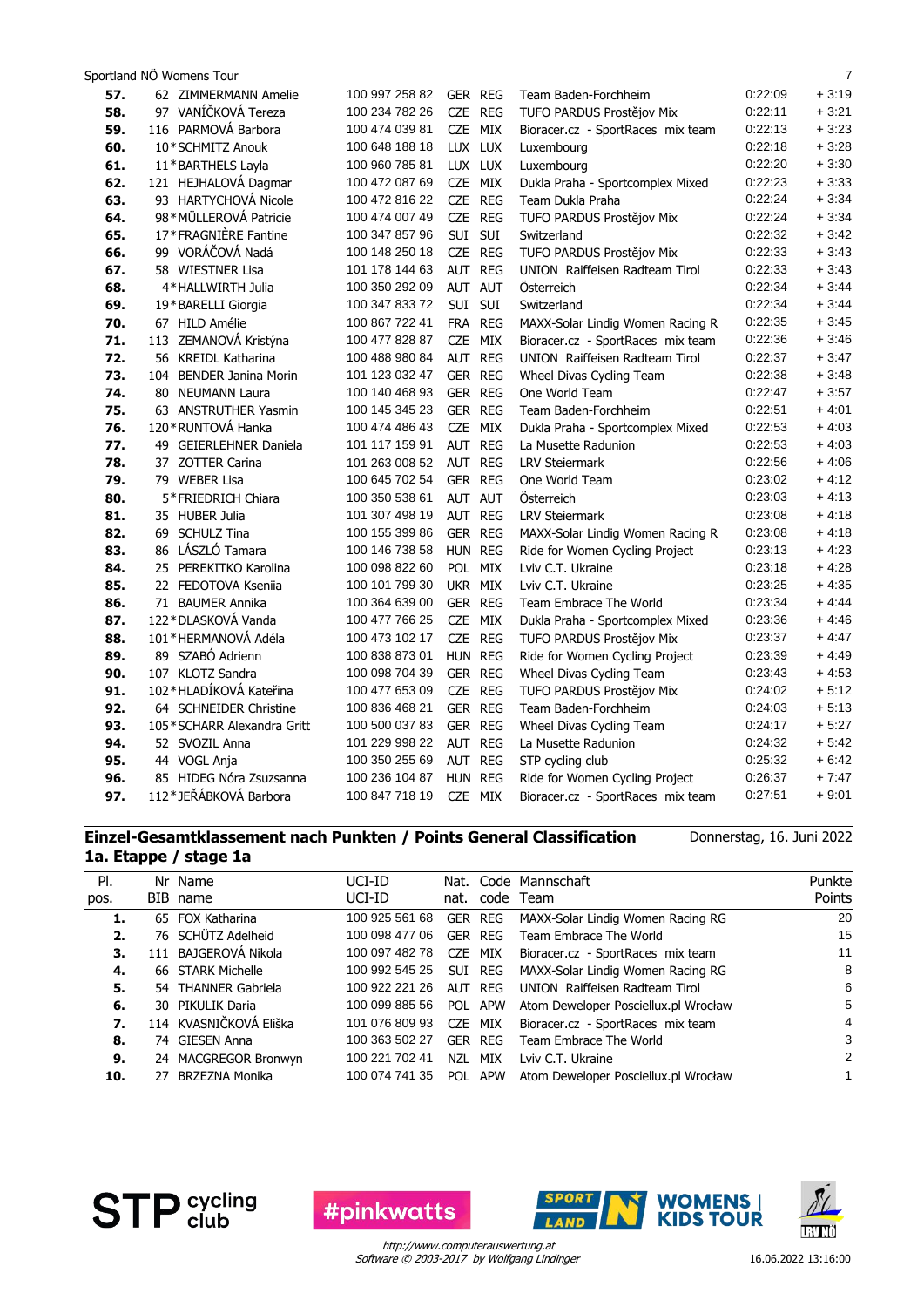## **Gesamt Nachwuchswertung / General Youth classification 1a. Etappe / stage 1a**

Donnerstag, 16. Juni 2022 Länge/distance 14,7 km Schnitt/average 44,0 km/h

| PI.  | Nr Name                    | UCI-ID         | Nat.       |            | Code Mannschaft                       | Zeit    |         |
|------|----------------------------|----------------|------------|------------|---------------------------------------|---------|---------|
| pos. | BIB<br>name                | UCI-ID         | nat.       | code       | Team                                  | time    |         |
| 1.   | 114*KVASNIČKOVÁ Eliška     | 101 076 809 93 | <b>CZE</b> | <b>MIX</b> | Bioracer.cz - SportRaces mix team     | 0:20:03 |         |
| 2.   | 1*SCHMIDSBERGER Daniela    | 100 998 493 56 | AUT AUT    |            | Österreich                            | 0:20:48 | $+0:45$ |
| 3.   | 2*MARTINI Johanna          | 100 351 207 51 | <b>AUT</b> | <b>AUT</b> | Österreich                            | 0:21:22 | $+1:19$ |
| 4.   | 115*SLANÍKOVÁ Nela         | 101 064 485 88 | <b>CZE</b> | MIX        | Bioracer.cz - SportRaces mix team     | 0:21:24 | $+1:21$ |
| 5.   | 18*RÜETSCHI Noëlle         | 100 348 105 53 | <b>SUI</b> | <b>SUI</b> | Switzerland                           | 0:21:30 | $+1:27$ |
| 6.   | 117*NĚMCOVÁ Barbora        | 100 473 099 14 | <b>CZE</b> | MIX        | Dukla Praha - Sportcomplex Mixed      | 0:21:34 | $+1:31$ |
| 7.   | 12*WENZEL Liv              | 100 350 005 13 |            | LUX LUX    | Luxembourg                            | 0:21:39 | $+1:36$ |
| 8.   | 15*REICHMUTH Kyra          | 100 789 886 96 | <b>SUI</b> | <b>SUI</b> | Switzerland                           | 0:21:39 | $+1:36$ |
| 9.   | 14*LEU Lorena              | 100 347 800 39 | SUI        | SUI        | Switzerland                           | 0:21:40 | $+1:37$ |
| 10.  | 3*HUYS Tabea               | 101 188 848 00 | AUT AUT    |            | Österreich                            | 0:21:42 | $+1:39$ |
| 11.  | 16*DA MOCOGNO Delia        | 100 347 949 91 | <b>SUI</b> | <b>SUI</b> | Switzerland                           | 0:21:56 | $+1:53$ |
| 12.  | 119*MARKOVÁ Adéla          | 100 473 346 67 | <b>CZE</b> | MIX        | Dukla Praha - Sportcomplex Mixed      | 0:21:56 | $+1:53$ |
| 13.  | 59*COOPER Amalie           | 101 083 109 88 |            | GBR REG    | <b>UNION</b> Raiffeisen Radteam Tirol | 0:22:08 | $+2:05$ |
| 14.  | 10*SCHMITZ Anouk           | 100 648 188 18 | <b>LUX</b> | <b>LUX</b> | Luxembourg                            | 0:22:18 | $+2:15$ |
| 15.  | 11*BARTHELS Layla          | 100 960 785 81 |            | LUX LUX    | Luxembourg                            | 0:22:20 | $+2:17$ |
| 16.  | 98*MÜLLEROVÁ Patricie      | 100 474 007 49 | <b>CZE</b> | REG        | TUFO PARDUS Prostějov Mix             | 0:22:24 | $+2:21$ |
| 17.  | 17*FRAGNIÈRE Fantine       | 100 347 857 96 | <b>SUI</b> | <b>SUI</b> | Switzerland                           | 0:22:32 | $+2:29$ |
| 18.  | 4*HALLWIRTH Julia          | 100 350 292 09 | AUT        | <b>AUT</b> | Österreich                            | 0:22:34 | $+2:31$ |
| 19.  | 19*BARELLI Giorgia         | 100 347 833 72 | <b>SUI</b> | <b>SUI</b> | Switzerland                           | 0:22:34 | $+2:31$ |
| 20.  | 120 * RUNTOVÁ Hanka        | 100 474 486 43 | <b>CZE</b> | MIX        | Dukla Praha - Sportcomplex Mixed      | 0:22:53 | $+2:50$ |
| 21.  | 5*FRIEDRICH Chiara         | 100 350 538 61 | <b>AUT</b> | <b>AUT</b> | Österreich                            | 0:23:03 | $+3:00$ |
| 22.  | 122*DLASKOVÁ Vanda         | 100 477 766 25 | <b>CZE</b> | MIX        | Dukla Praha - Sportcomplex Mixed      | 0:23:36 | $+3:33$ |
| 23.  | 101*HERMANOVÁ Adéla        | 100 473 102 17 | <b>CZE</b> | REG        | TUFO PARDUS Prostějov Mix             | 0:23:37 | $+3.34$ |
| 24.  | 102*HLADÍKOVÁ Kateřina     | 100 477 653 09 | <b>CZE</b> | <b>REG</b> | TUFO PARDUS Prostějov Mix             | 0:24:02 | $+3:59$ |
| 25.  | 105*SCHARR Alexandra Gritt | 100 500 037 83 |            | GER REG    | Wheel Divas Cycling Team              | 0:24:17 | $+4.14$ |
| 26.  | 112*JEŘÁBKOVÁ Barbora      | 100 847 718 19 | <b>CZE</b> | MIX        | Bioracer.cz - SportRaces mix team     | 0.27:51 | $+7.48$ |

#### **Mannschafts-Gesamtklassement nach Zeit / General Team Classification on time** Donnerstag, 16. Juni 2022

# **1a. Etappe / stage 1a**

| PI.  | Code           | Mannschaft                           | Zeit    |          |
|------|----------------|--------------------------------------|---------|----------|
| pos. | code           | Team                                 | time    |          |
| 1.   | <b>REG</b>     | Team Embrace The World               | 1:00:05 |          |
| 2.   | <b>APW</b>     | Atom Deweloper Posciellux.pl Wrocław | 1:00:51 | $+0.46$  |
| З.   | MIX            | Bioracer.cz - SportRaces mix team    | 1:01:05 | $+1:00$  |
| 4.   | <b>REG</b>     | MAXX-Solar Lindig Women Racing RG    | 1:01:21 | $+1:16$  |
| 5.   | <b>REG</b>     | UNION Raiffeisen Radteam Tirol       | 1:02:15 | $+2:10$  |
| 6.   | <b>REG</b>     | STP cycling club                     | 1:02:54 | $+2:49$  |
| 7.   | <b>REG</b>     | <b>LRV Steiermark</b>                | 1:03:48 | $+3.43$  |
| 8.   | <b>AUT</b>     | <b>Osterreich</b>                    | 1:03:52 | $+3.47$  |
| 9.   | <b>MIX</b>     | Lviv C.T. Ukraine                    | 1:04:05 | $+4:00$  |
| 10.  | <b>REG</b>     | Team Dukla Praha                     | 1:04:09 | $+4.04$  |
| 11.  | <b>REG</b>     | One World Team                       | 1:04:12 | $+4.07$  |
| 12.  | <b>REG</b>     | Wheel Divas Cycling Team             | 1:04:12 | $+4.07$  |
|      | <b>13. SUI</b> | Switzerland                          | 1:04:49 | $+4.44$  |
| 14.  | <b>LUX</b>     | Luxembourg                           | 1:05:10 | $+5:05$  |
| 15.  | <b>REG</b>     | Team Baden-Forchheim                 | 1:05:20 | $+5:15$  |
| 16.  | <b>REG</b>     | TUFO PARDUS Prostějov Mix            | 1:05:31 | $+5.26$  |
| 17.  | <b>REG</b>     | La Musette Radunion                  | 1:05:48 | $+5.43$  |
| 18.  | MIX            | Dukla Praha - Sportcomplex Mixed     | 1:05:53 | $+5.48$  |
| 19.  | <b>REG</b>     | Ride for Women Cycling Project       | 1:13:29 | $+13:24$ |



**#pinkwatts** 

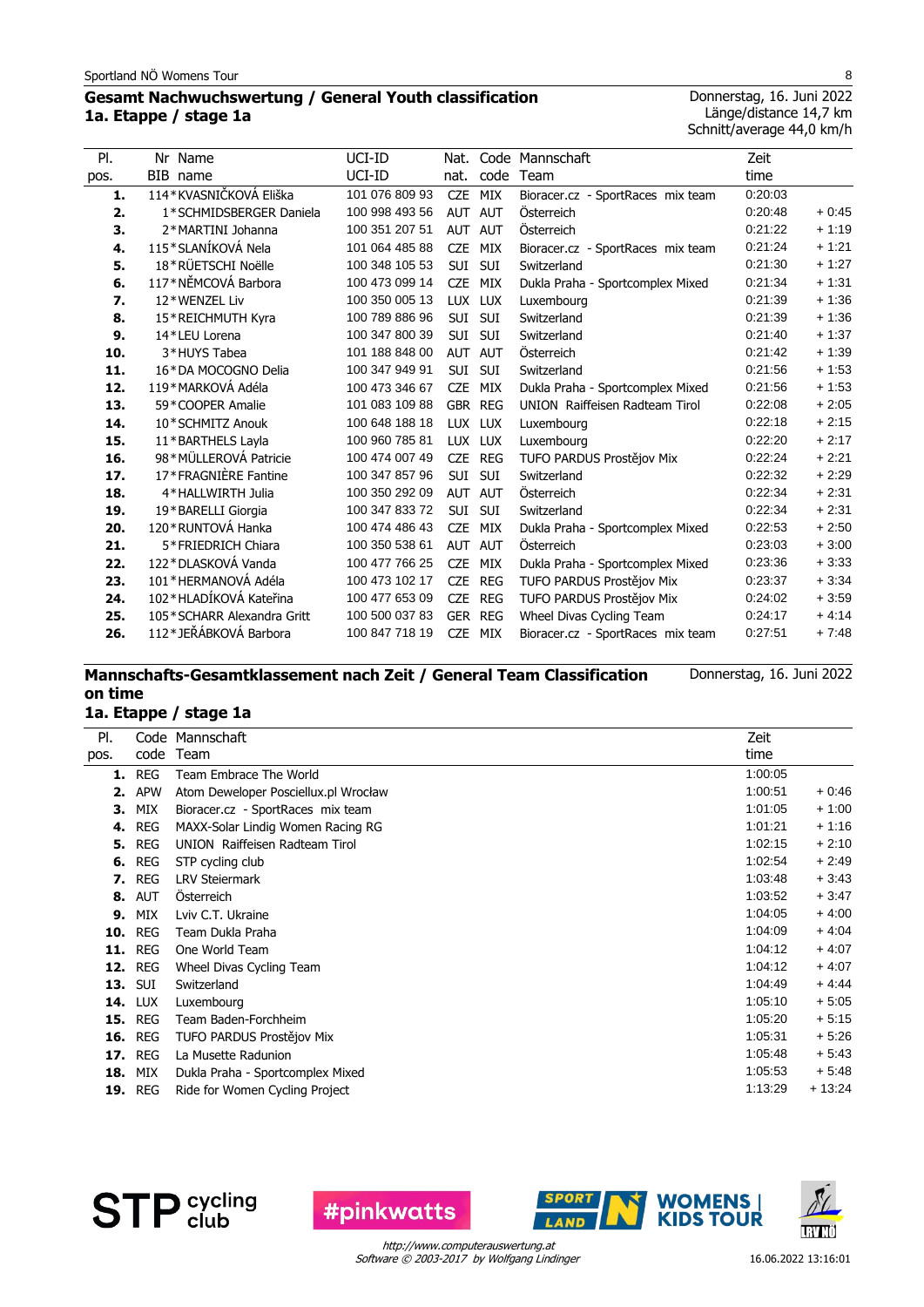## **Trikotträger / wearing the Jerseys für die 1b. Etappe / for stage 1b**

| Nr Name                | UCI-ID                 |  | Nat. Code Mannschaft |                                                                                |
|------------------------|------------------------|--|----------------------|--------------------------------------------------------------------------------|
| BIB name               | UCI-ID                 |  | nat. code Team       |                                                                                |
| 65 FOX Katharina       |                        |  |                      | 100 925 561 68 GER REG MAXX-Solar Lindig Wome yellow jersey - General on time  |
| 76 SCHÜTZ Adelheid     |                        |  |                      | 100 098 477 06 GER REG Team Embrace The Worl orange jersey - General on points |
| 114*KVASNIČKOVÁ Eliška | 101 076 809 93 CZE MIX |  |                      | Bioracer.cz - SportRaces white jersey - best young rider classificati          |
| 111 BAJGEROVÁ Nikola   | 100 097 482 78 CZE MIX |  |                      | Bioracer.cz - SportRaces blue jersey - mountain classification                 |